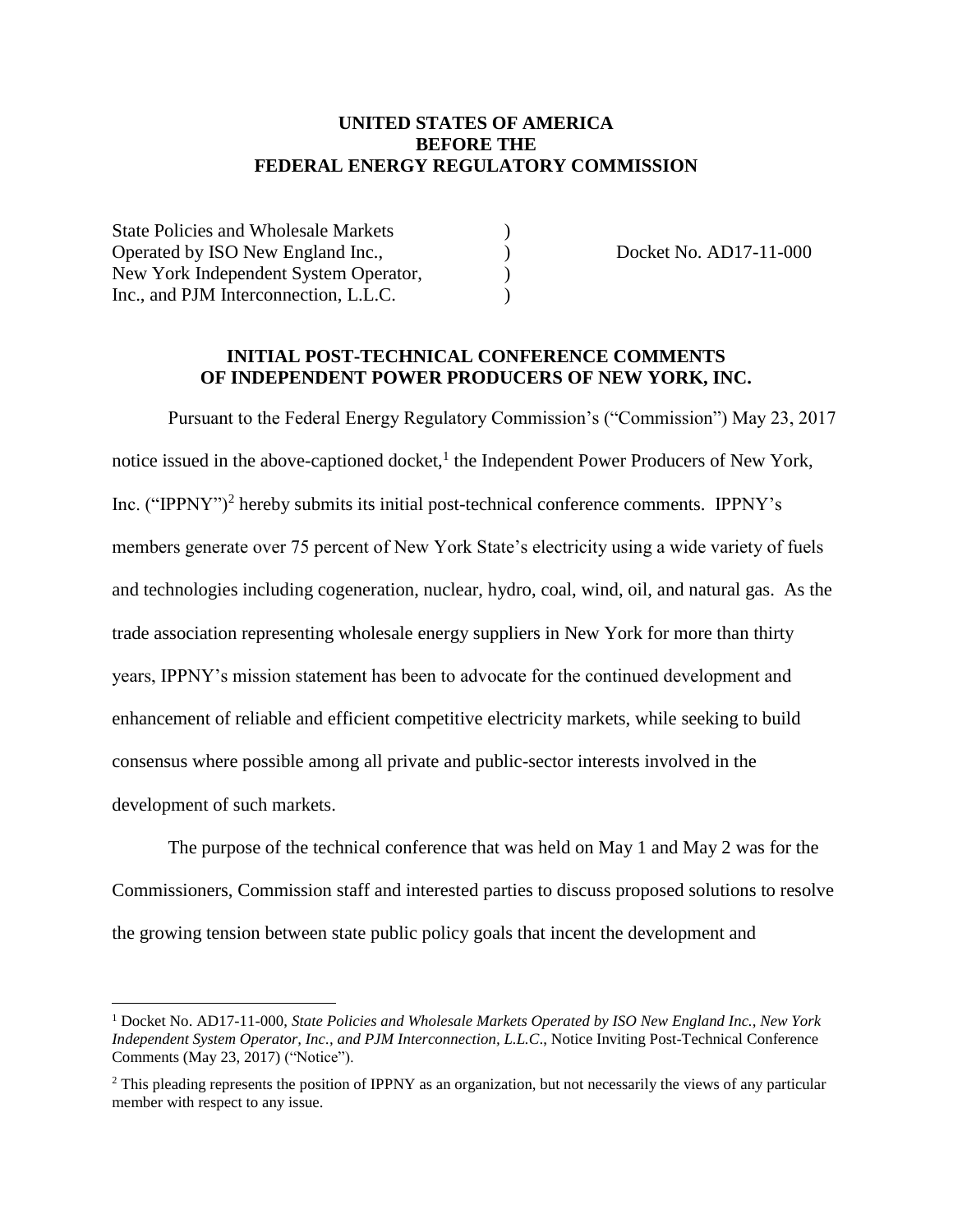maintenance of certain resource types or resources with certain attributes and the need for the electricity markets operated by ISO New England Inc. ("ISO-NE"), New York Independent System Operator, Inc. ("NYISO"), and PJM Interconnection, L.L.C. ("PJM") to produce accurate market signals that meet system needs reliably and cost effectively and allow new and existing resources a fair opportunity to recover their costs.

In its Notice, the Commission encouraged interested parties to address five potential paths or any other proposed individual solution with respect to the interplay between state policy goals and wholesale markets. IPPNY submitted pre-technical conference comments in this docket on April 28, 2017, urging the Commission to examine whether competitive market principles could be used to achieve state public policy goals and ensure the continued efficient functioning of the wholesale electricity market in New York.<sup>3</sup> IPPNY advocated for an individual solution consistent with Path 4, which would integrate New York State public policy goals to reduce carbon dioxide emissions ("carbon") into the wholesale energy market while protecting price formation and operation of the market from capacity retained or constructed with support from out-of-market payments. Specifically, IPPNY proposed that the NYISO adopt a market-based approach that provides one market-wide carbon price by internalizing a single value for carbon into wholesale energy prices to ensure all zero and low-carbon emissions resources are valued in a consistent and non-discriminatory manner. At the same time, IPPNY urged the Commission to protect the competitive wholesale electricity markets by ordering the NYISO to strengthen its existing buyer-side market power mitigation measures and extend the scope statewide to ensure that the development of new, and the retention of existing, uneconomic resources in any location in New York that are supported with payments made outside of the

<sup>3</sup> Docket No. AD17-11-000, *supra*, Comments of Independent Power Producers of New York, Inc. (Apr. 28, 2017).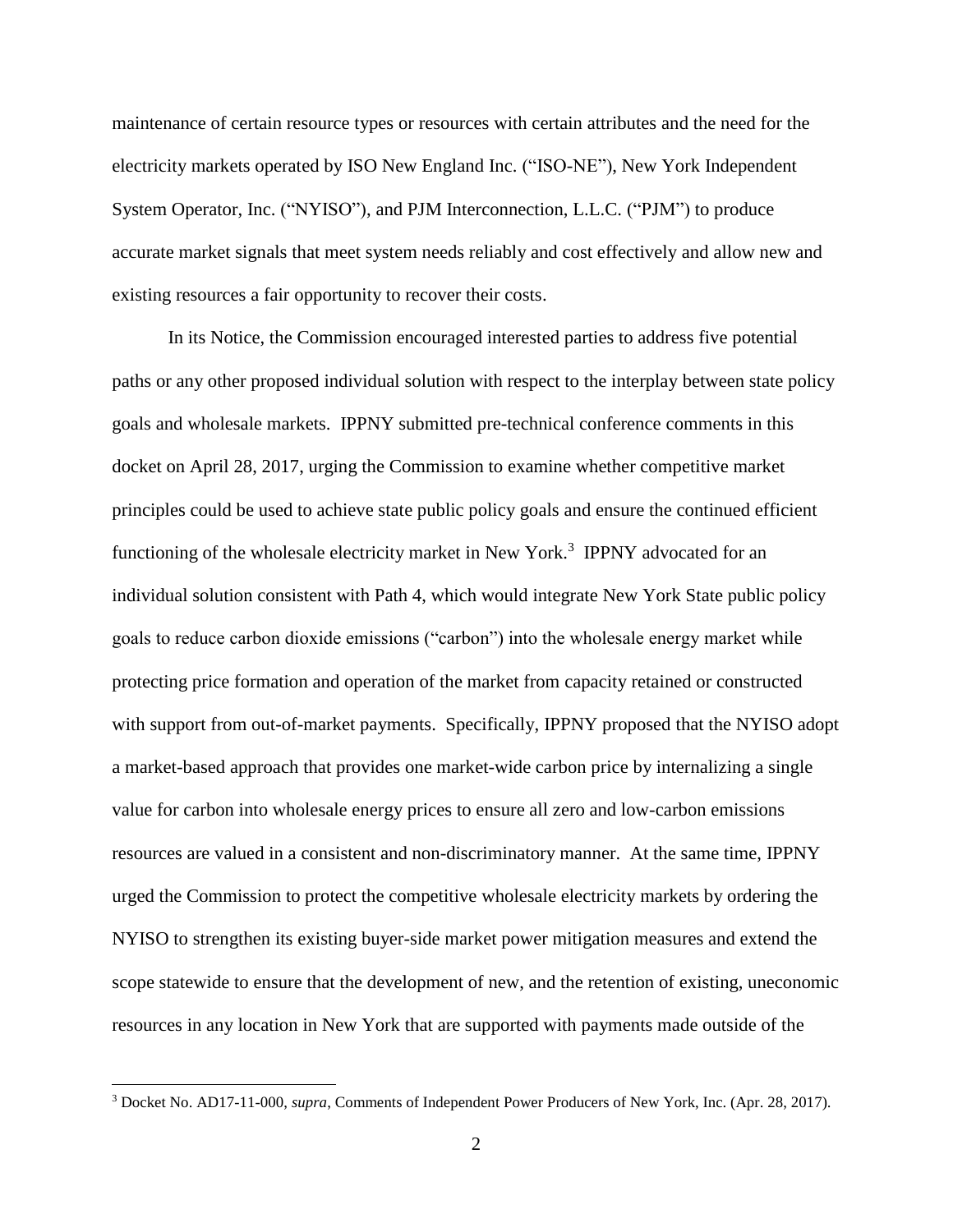wholesale competitive electricity markets do not artificially suppress installed capacity prices in any zone in New York.

It is important to note that a variety of parties representing different viewpoints recognized, in their pre-technical conference comments, the many benefits of internalizing carbon pricing in wholesale markets, and, in some cases, agreed that this was the preferred path to integrating public policies into wholesale markets.<sup>4</sup> For example, Brad Jones, President and CEO of the NYISO, stated that, while ISO markets were not designed to value environmental attributes, they could be modified to capture and monetize the value of those attributes.<sup>5</sup> He noted that the NYISO will soon begin exploring a carbon pricing construct with The Brattle Group, market participants and New York State. Dr. David B. Patton, of Potomac Economics, Ltd., the independent market monitoring unit ("MMU") for the NYISO, established that legitimate state actions must be accommodated and stated that "[c]arbon pricing is by far the most promising solution for achieving a market-based solution that achieves all of the objectives."<sup>6</sup> Joseph Bowring, the MMU for PJM, preferred a market approach to carbon if society decides that carbon must be addressed, stating, "[i]mplementation of a carbon price is a market approach which would let market participants respond in efficient and innovative ways to

<sup>&</sup>lt;sup>4</sup> In its notice initiating this proceeding, the Commission initially established the current market design selects resources based solely on operational and economic efficiency but further noted market rules have evolved over time "to address a myriad of issues while ensuring the reliable delivery and sale of electricity at just and reasonable rates." *See* Docket No. AD17-11, *supra*, Notice of Technical Conference (Mar. 3, 2017) at 1.

<sup>5</sup> Docket No. AD17-11-000, *supra,* Comments of Bradley C. Jones President and Chief Executive Officer New York Independent System Operator, Inc. (May 3, 2017) at 4.

<sup>6</sup> Docket No. AD17-11-000, *supra*, Comments of David B. Patton, Ph.D. Regarding State Policies Affecting Eastern RTOs (Apr. 24, 2017) at 5 ("Patton Comments").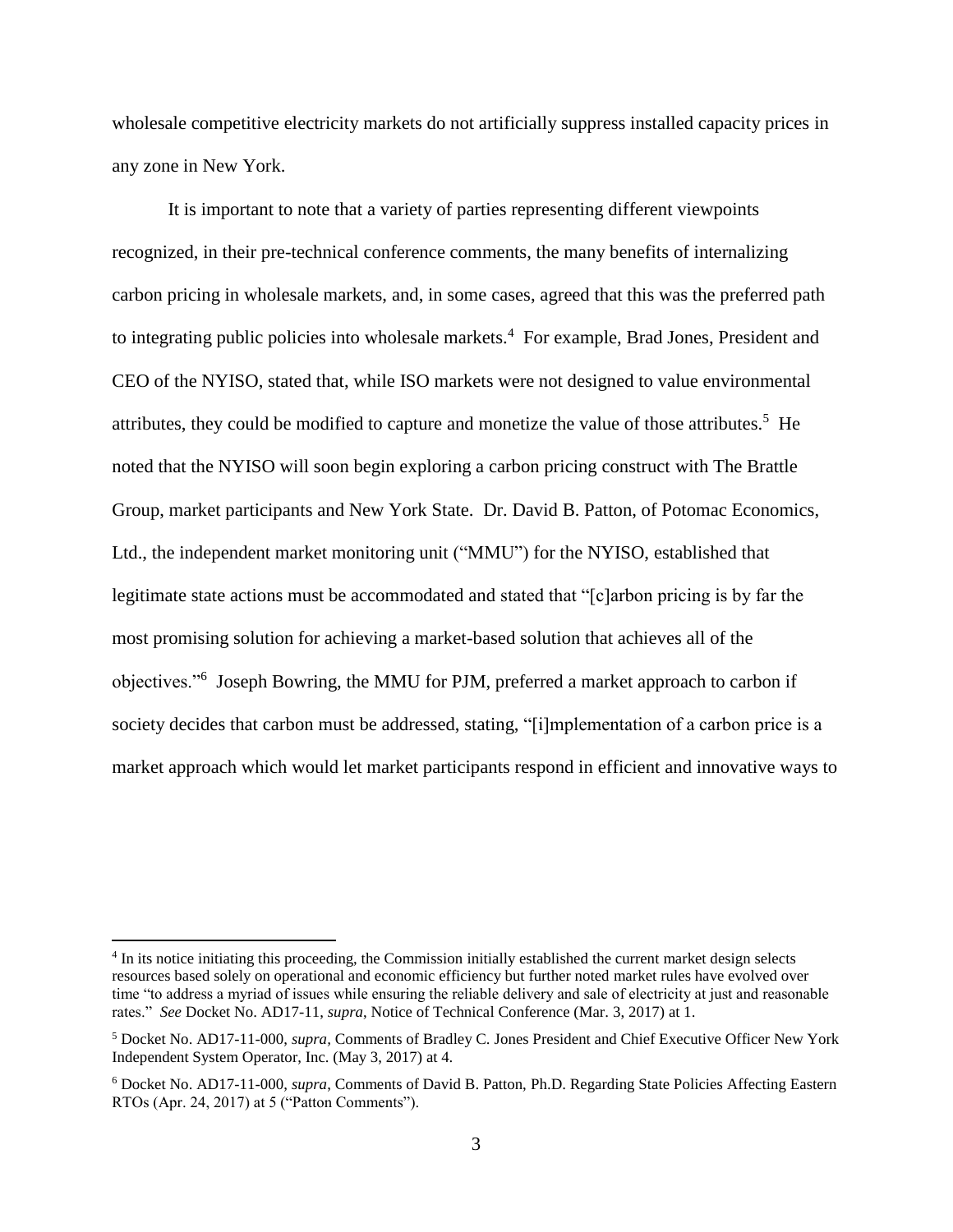the price signal rather than relying on planners to identify specific technologies or resources to be subsidized."7

Similarly, Samuel A. Newell of The Brattle Group stated that "[t]he most market-oriented approach to implementing a decarbonization policy is to price carbon emissions."<sup>8</sup> Likewise, Robert Erwin, General Counsel of the Maryland Public Service Commission, stated, "FERC should investigate placing value on the avoided externalized costs of non-emitting generation resources."<sup>9</sup> Amory B. Lovins of the Rocky Mountain Institute stated, "pricing carbon emissions is desirable and would help nuclear plants compete with gas-fired plants. However, it would equally advantage carbon-free renewables—a cheaper, stable-and-declining-price, more resilient, more popular, and more potent and ubiquitous competitor than gas. If avoided carbon emissions are to be valued, they should be valued equally for all resources."<sup>10</sup>

IPPNY will not repeat its pre-technical conference comments, which addressed many of the topics raised in the Notice. Rather, IPPNY focuses these comments on two topics raised in the Notice that it has not already addressed. First, in response to the Commission's request for comments on the degree of urgency for reconciling wholesale markets and state public policy programs, the NYISO should act as quickly as possible to incorporate the value of carbon into energy prices and strengthen its buyer-side market power mitigation rules to protect the price formation and operations in the competitive markets. Investors must be given confidence that they can make rational investment decisions that are needed to maintain reliability with assurance that their investments will not be undercut by the price suppressive impacts of state

<sup>7</sup> Docket No. AD17-11-000, *supra*, Statement of Joseph Bowring Independent Market Monitor for PJM (May 1, 2017) at 5.

<sup>8</sup> Docket No. AD17-11-000, *supra*, Samuel A. Newell The Brattle Group (Apr. 25, 2017) at 3.

<sup>9</sup> Docket No. AD17-11-000, *supra*, Comments of the Maryland Public Service Commission (Apr. 28, 2017) at 5.

<sup>10</sup> Docket No. AD17-11-000, *supra*, Letter from Amory B. Lovins to Hon. Cheryl A. LaFleur (Apr. 25, 2017) at 3.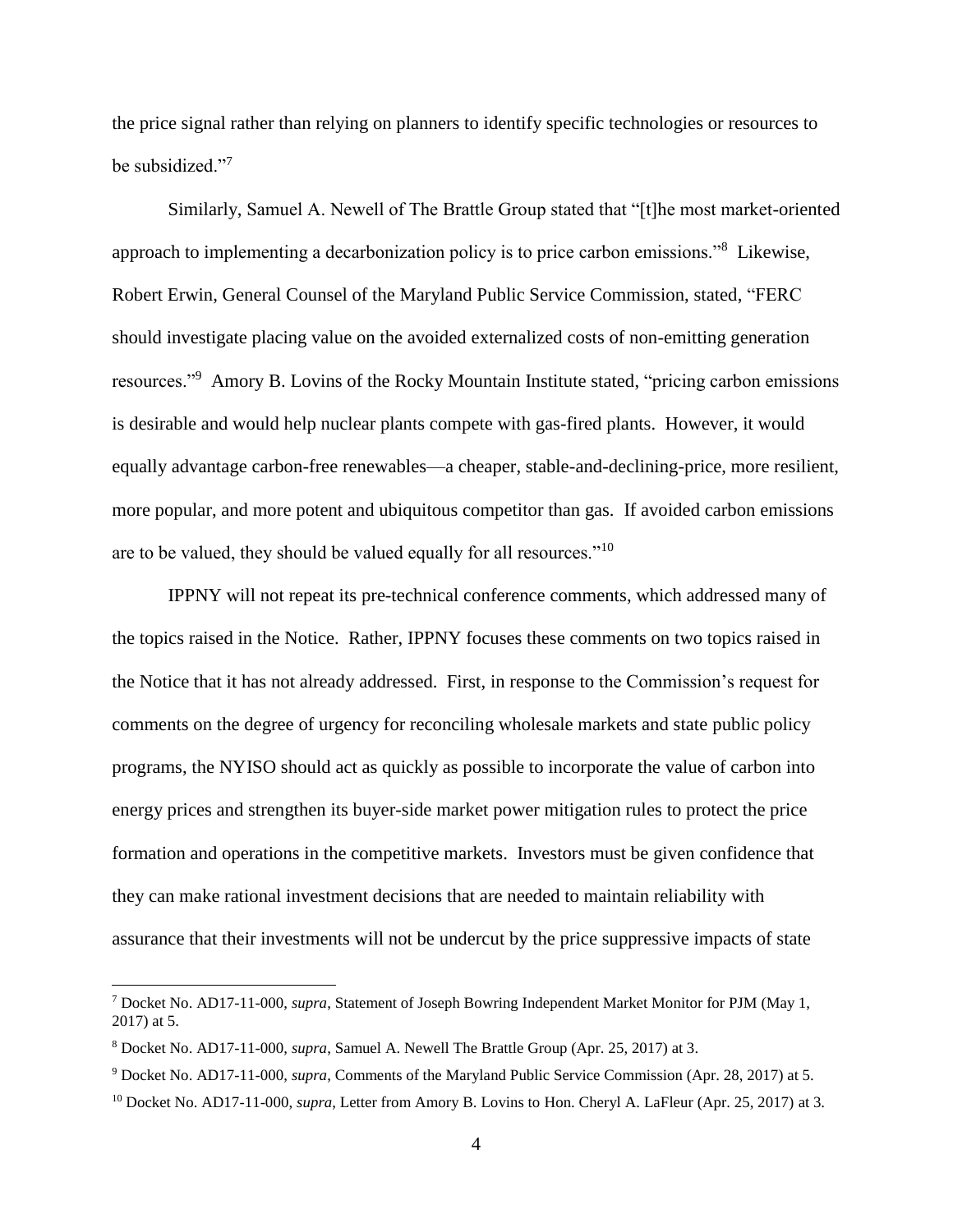public policies. Second, if the Commission decides that capacity markets should be modified to "accommodate" state public policies, it should direct the NYISO to adopt a forward capacity auction similar to the markets in PJM and ISO-NE.

# **I. THE NYISO SHOULD ADOPT A MECHANISM TO INCORPORATE THE VALUE OF CARBON IN WHOLESALE ENERGY PRICES AS SOON AS POSSIBLE.**

New York may soon face a crisis if wholesale market price signals are distorted because they do not reflect the value of carbon that the State is paying to zero-emitting resources outside of the market, and thus, fail to attract needed investments. As of 2017, but for State-mandated out-of-market payments to certain New York nuclear facilities, more zero carbon emitting resources—totaling thousands of megawatts—would be financially distressed, distress which could be alleviated if the market properly incorporated the value of carbon emissions. In addition, while the capacity-weighted average age of U.S. power generation facilities was 29 years at the close of 2016, in New York, the average age was 36 years.<sup>11</sup> 520 MW of steamturbine generating capacity and 1,400 MW of gas-turbine generating capacity in New York is 62.5 and 46 years of age or older, respectively.<sup>12</sup> Nationally, 95% of such capacity at these advanced ages have ceased operations.<sup>13</sup> By 2027, more than 7,250 MW of gas-turbine and steam-turbine generating capacity in New York will reach an age beyond which 95% of these

<sup>&</sup>lt;sup>11</sup> Power Trends, New York's Evolving Electric Grid 2017, New York Independent System Operator, Inc. ("Power Trends 2017") at 18, available at

http://www.nyiso.com/public/webdocs/media\_room/publications\_presentations/Power\_Trends/Power\_Trends/2017 Power\_Trends.pdf.

<sup>12</sup> *Id.*

<sup>13</sup> *Id.*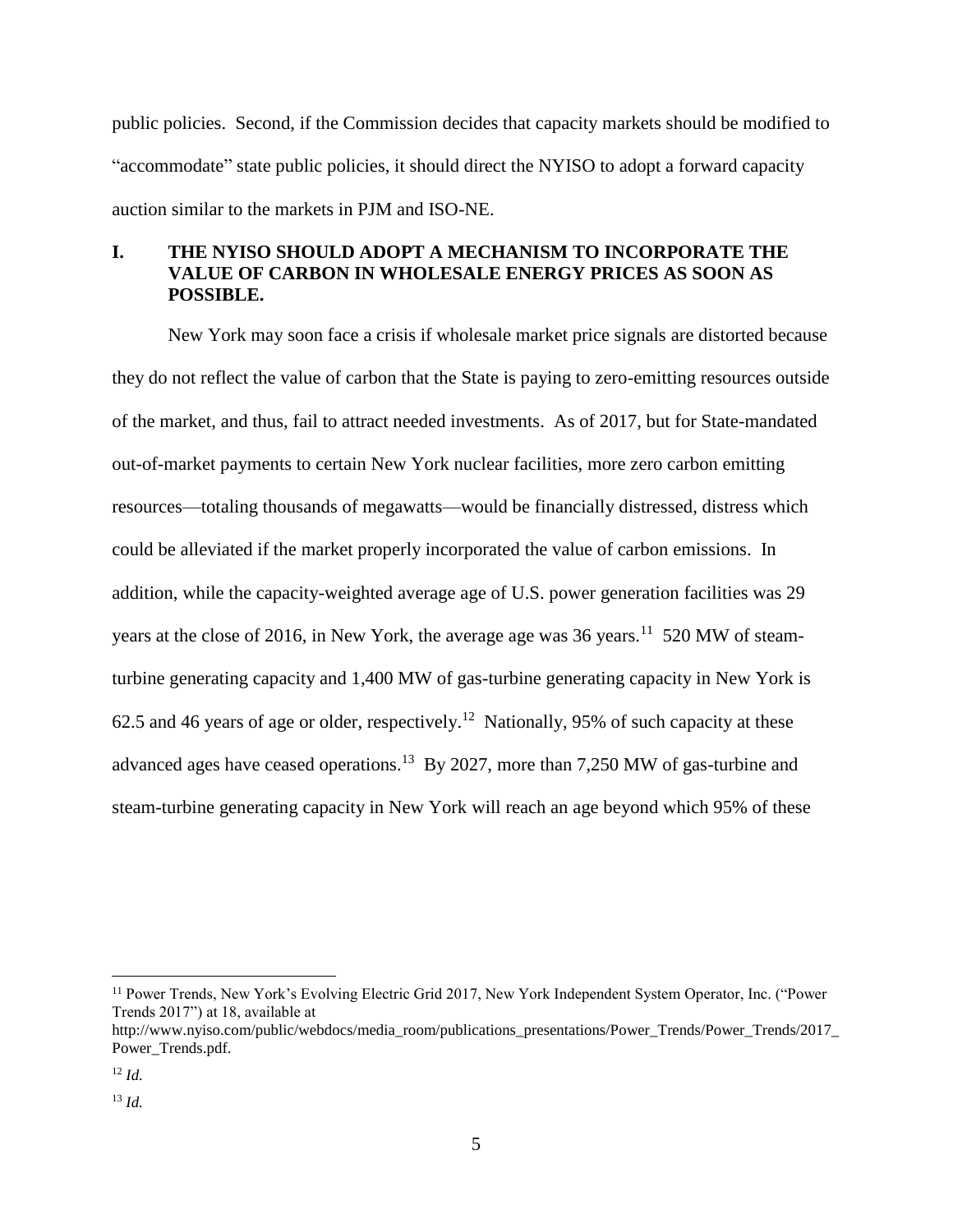types of capacity have deactivated nationally.<sup>14</sup> Deactivation and, potentially, replacement of these important capacity resources is imminent.<sup>15</sup>

In addition, IPPNY is aware that the New York State Department of Environmental Conservation is planning to release proposed regulations by this summer that would further restrict emissions of nitrogen oxide from approximately 3,000 MW of combustion turbine peaking facilities in New York City and Long Island during high electric demand days. A significant portion of this capacity is needed to maintain reliability on hot summer days. In addition, given their unique fast ramping capability, more of these facilities must be added to the system to complement the intermittent renewables that are being added to the system in substantial quantities. These regulations, which are likely to be adopted, will require generator owners to make the business decision to either incur significant capital investments and upgrade or replace this capacity or, alternatively, to retire it.

While the goal of New York State's Clean Energy Standard ("CES") is that 50% of New York's electricity be generated by renewable sources by 2030 ("50 by 30 goal"), replacing all of the carbon emitting generating facilities needed to maintain reliability and balance the energy provided by intermittent renewable resources with zero-emitting resources in the near term is infeasible due to the high costs of developing storage and other highly responsive resources, in general, and especially in New York City and Long Island. 16 New York City's and Long Island's locational capacity requirements require approximately 82% and 103%, respectively, of the generation serving these capacity zones to be electrically located in these zones. However,

<sup>14</sup> *Id.* at 19.

<sup>15</sup> *Id.*

<sup>16</sup> *See* NYPSC Case 15-E-0302, *Proceeding on Motion of the Commission to Implement a Large-Scale Renewable Program and a Clean Energy Standard*, Order Adopting a Clean Energy Standard (Aug. 1, 2016) ("CES Order").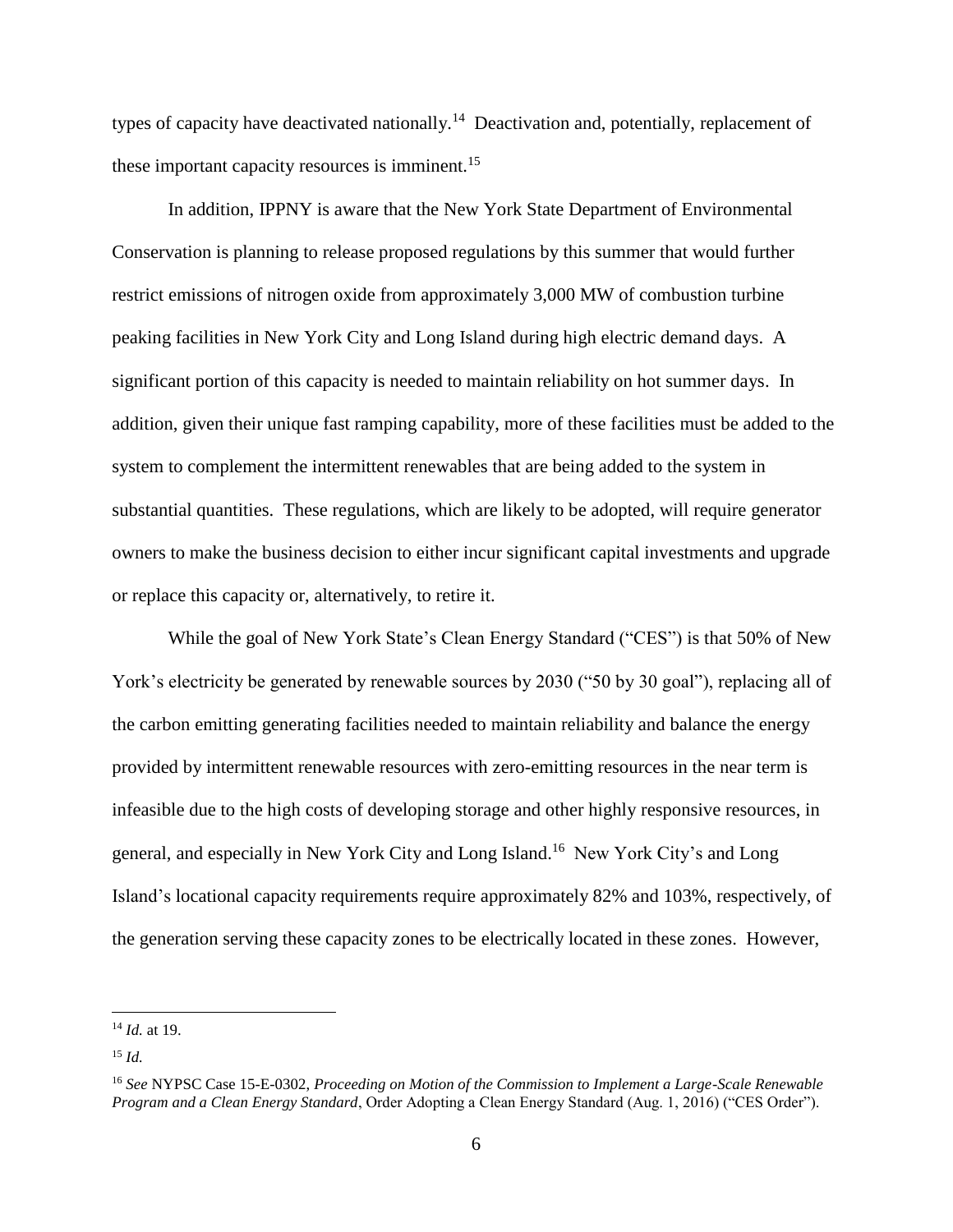the vast majority of the proposed renewable projects in the NYISO's interconnection queue are planned for upstate New York in the Rest of State market.

Given the age of New York's generation assets, the likelihood of more stringent environmental requirements and the requirements of the CES program, at least a full investment cycle in carbon emitting generation is necessary to maintain reliability. As the permitting and development process for repowered and new generating facilities takes many years, developers will need to begin making investment decisions very soon. Specifically, as John P. Reese of Eastern Generation testified at the May 1 technical conference, given New York's monthly capacity market structure, investment signals must be sent now with mechanisms in place within two years to account for five-year investment cycles.<sup>17</sup> The record is thus clear—if we want to transition to a cleaner generation portfolio, the cost of carbon must be part of the economic dispatch and other market enhancements must be considered in the near term.

Internalizing the value of carbon in the wholesale energy market will advance the State's efforts to reduce carbon emissions and provide price signals to incent investors to upgrade and replace old, inefficient carbon-emitting resources. It will also help retain zero-emitting resources critical to this transition through competitive market forces instead of through out-of-market attribute payments by the State. For the NYISO's competitive electricity and capacity markets to succeed in driving needed investment, investors must be able to reasonably rely on market price signals that properly reflect the costs of new entry over the lifetime of the investment. If State policies are not integrated into wholesale markets and State-sponsored technology-specific payments to existing and new capacity continue to distort market price signals, developers of generation needed to satisfy reliability needs may also demand regulated, long term contracts and

<sup>17</sup> Docket No. AD17-11, *supra*, May 1, 2017 Transcript at 152-53, 191-92.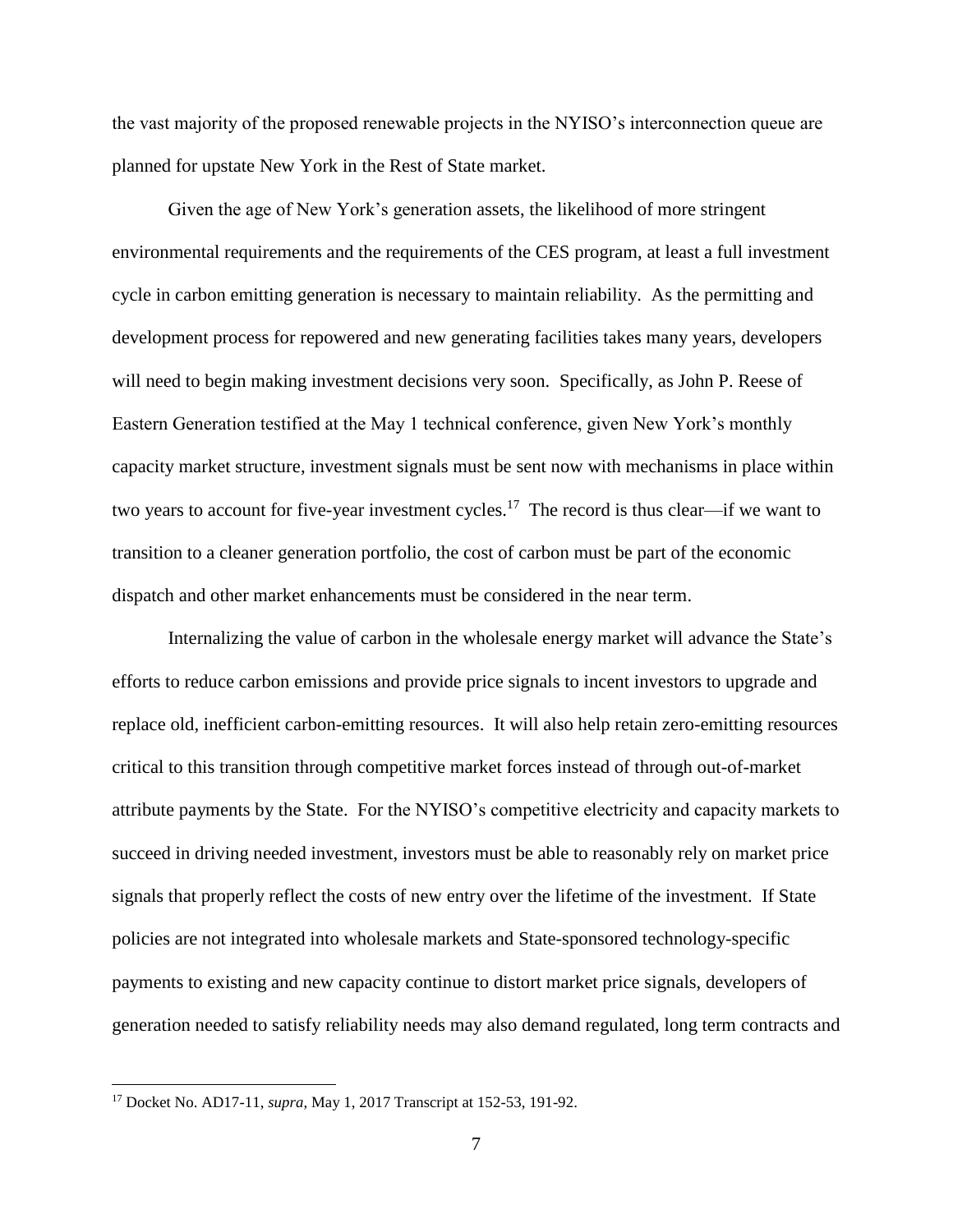subsidies. The NYISO's MMU agreed that investors will not risk capital if they fear that State policies will create artificial surpluses that suppress energy and capacity prices. He stated at the May 1 technical conference that:

> I think we have to keep in mind that any dollar an investor spends is going to be based on an expected set of revenues over many years and if there's no solution in sight at this moment and you are asking me to [put] money in as an investor at this moment -- I don't know why they would. So that's the concern and that's the urgency and I think what I'm afraid we are going to get to is a very competitive market for rents and subsidies rather than a competitive market for generating assets and energy and ancillary services. So I think we have to get our hands around this and figure out which direction we are going relatively quickly.<sup>18</sup>

As many of the parties that testified at the technical conference stated, failure to integrate

State public policies in wholesale markets will be the death of such markets. The NYISO's

MMU correctly stated in its pre-conference comments that:

If state policies are achieved outside of the RTO markets and no attempt is made to mitigate their effects on the RTO markets, the RTO markets will cease to be effective in facilitating resource adequacy. This would adversely affect suppliers in the RTO markets, the states and consumers served by the RTOs who would likely bear much higher costs and lower reliability.<sup>19</sup>

As discussed above, the NYISO is currently examining internalizing the value of carbon

into wholesale energy prices. IPPNY understands that the carbon adder proposal that The Brattle

Group is studying is similar if not identical to the approach that IPPNY has been advocating.

Unfortunately, Mr. Jones of the NYISO testified at the May 1 technical conference that he

believed it would take a minimum of three years to complete the process of implementing a

<sup>18</sup> Docket No. AD17-11-000, *supra,* May 1, 2017 Transcript at 186-187.

<sup>19</sup> Patton Comments at 6.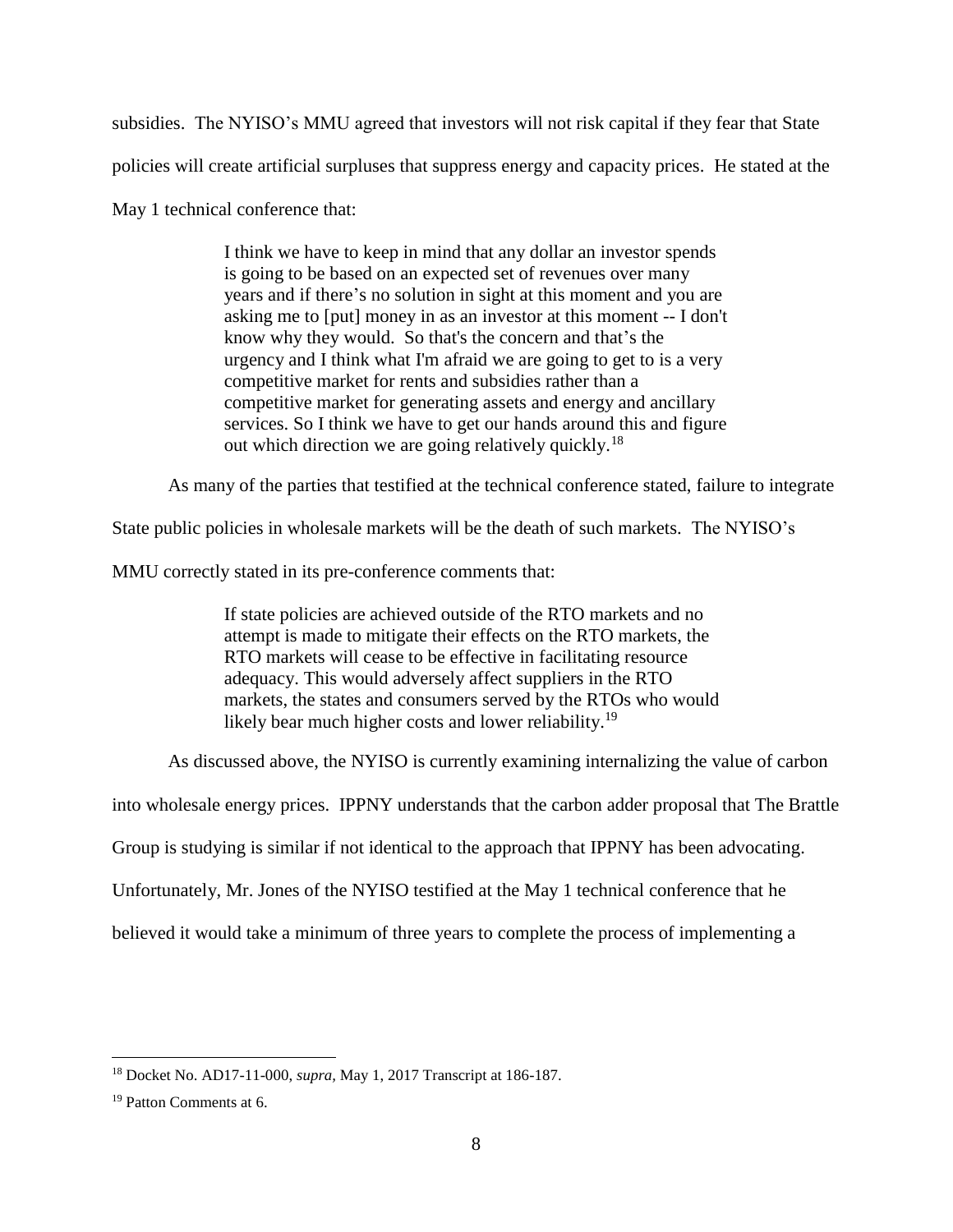carbon adder into the NYISO markets.<sup>20</sup> This is far too long to address the investment concerns discussed above. Once a quorum is reconstituted, the Commission should immediately issue an order directing the NYISO to submit a compliance filing within six months composed of the Brattle Group's analysis of internalizing carbon prices in wholesale markets along with a proposal to incorporate public policies in wholesale markets.<sup>21</sup> If the NYISO determines that such a path is not warranted, the NYISO should be required to file a report with the Commission explaining the basis for its determination.

### II. THE NYISO NEEDS A FORWARD CAPACITY AUCTION TO ACCOMMODATE STATE PUBLIC POLICIES

IPPNY also wishes to address the question in Path 4 concerning the steps the Commission should take to address the market impacts of state policies that cannot be readily valued and integrated into the wholesale markets. Even if the NYISO prices carbon, given the significant transmission constraints in New York separating the western part of the State from the eastern part of the State, renewable generation in the west is unlikely to displace carbon emitting resources in the east.<sup>22</sup> In addition, the NYISO's MMU indicates that the carbon price needed to incent a large-scale solar farm downstate is three to four times higher than the carbon price the NYISO may use.<sup>23</sup> This means that, if a carbon price is not set at a sufficient level, subsidization is still likely to be needed to incent new entry of specific renewable generation in

<sup>20</sup> Docket No. AD17-11-000, *supra,* May 1, 2017 Transcript at 187-88 (noting "the real possibility of driving the type of investment we want" by sending prices signals to New York City generation that "if you can avoid higher carbon output by putting in a more efficient facility that can be done.")

<sup>&</sup>lt;sup>21</sup> While Mr. Jones suggested that working through market participants takes a long time and getting the State comfortable "will take a while" (id. at 188), these issues have been under consideration in New York since last August and the stakeholder process is often more effective when disciplined by a deadline.

<sup>22</sup> *See* Power Trends 2017 at 10. NYISO describes the New York Control Area as "A Tale of Two Grids." *Id.*

<sup>&</sup>lt;sup>23</sup> See 2016 State of the Market Report for the New York ISO Markets, Potomac Economics (May 2017) at 69, available at

http://www.nyiso.com/public/webdocs/markets\_operations/documents/Studies\_and\_Reports/Reports/Market\_Monit oring\_Unit\_Reports/2016/NYISO\_2016\_SOM\_Report\_5-10-2017.pdf.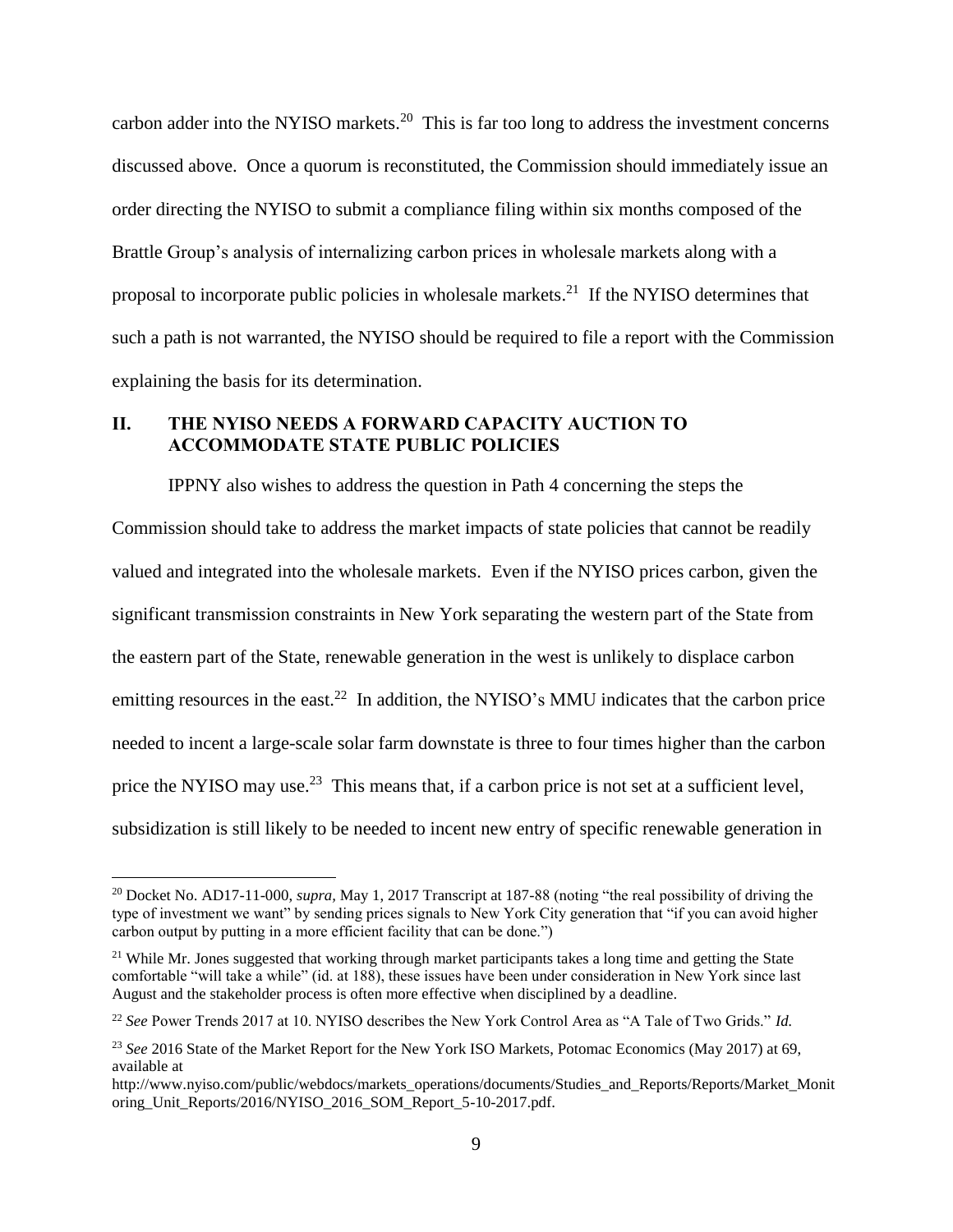certain areas of the state. To ensure that this subsidized new entry does not distort capacity market price signals, the NYISO will still need an "accommodate" solution.

The Notice states that "other approaches for these state policies may include accommodation, application of the minimum offer price rule ("MOPR"), or an exemption from the minimum offer price rule."<sup>24</sup> A number of proposals to modify installed capacity markets to accommodate state public policy goals were discussed at the technical conference. IPPNY takes no position on the merits of any of these proposals but notes that none of them would be workable in New York unless the NYISO adopted a forward capacity auction. Bifurcated capacity auction proposals have been offered in ISO-NE and PJM because they have forward capacity auctions in which new projects are cleared three years in advance so investors are not making investment decisions with stale information that will lead to an inefficient use of money. This type of proposal will not work for the NYISO markets because it only has a monthly forward capacity auction which requires a developer to first build its project and then offer its capacity into the auction.

To the extent that there are any adjustments to the capacity clearing mechanism to accommodate state public policies, these adjustments must be done in a way that produces decisions before major investments are made. Thus, if the Commission decides that capacity markets should be modified to accommodate state policies, it should direct the NYISO to adopt a forward capacity auction.<sup>25</sup>

<sup>24</sup> *See* Notice at 2.

 $25$  From the outset of this proceeding, Commissioner Honorable recognized that a one-size-fits-all solution may not be possible across the three RTO/ISO regions. *See* Docket No. AD17-11, *supra*, Notice of Technical Conference – Statement of Commissioner Colette Honorable (Mar. 3, 2017) at 1. IPPNY agrees. Once a forward market is put into place in New York, the NYISO must be permitted to review specific modifications to the design of its capacity markets with its stakeholders and receive their input.